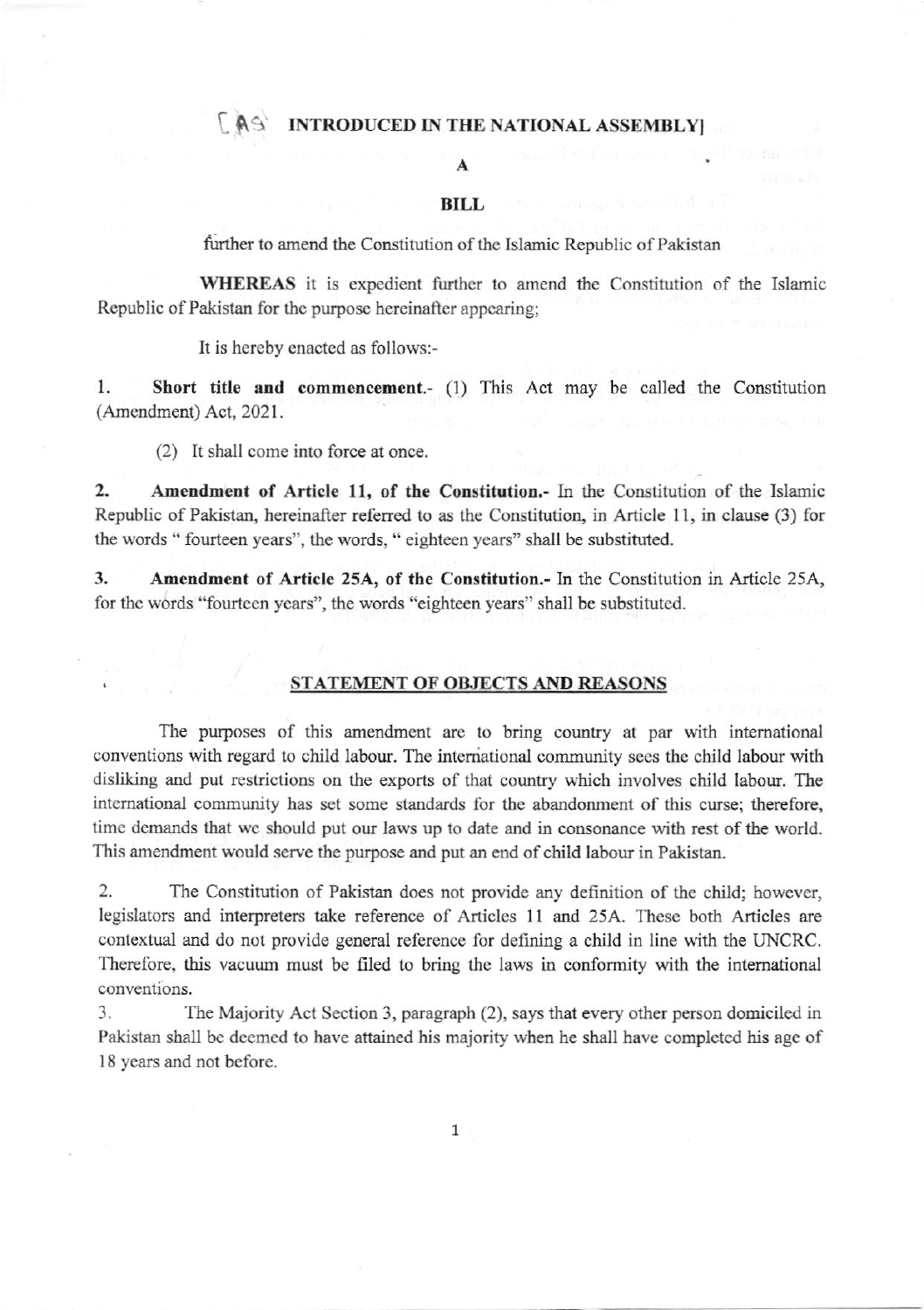4. The Guardian and Wards Act 1890, Section 3 (1), says that "minor" means a person who, under the provisions of the Majority Act, 1875, is to be deemed not to have attained his Majority.

5. The National Registration Act, 1973, Section 4, (Registration of Citizens) (a) says that: every citizen in or out of Pakistan who has attained the age of 18 years shall get himself registered.

6. The Child Maniagc Restraint Act, 1929 (Amended in 1981) Section 2 (a) says that "child" means a person who, if a male, is under eighteen years of age, and if a female, is under sixteen years of age.

7. The Offence of Zina (Enforcement of Hudood) Ordinance 1979, Section 2(a) says that "adult " means a person who has attained, being a male, the age of eighteen years or, being a female, the age of sixteen years, or has attaincd puberty.

8. The Sindh Child Protection Authority Act 2011, Section 2(g) says that: "Child" means a person who has not attaioed the age of cighteen years. Hence in this act, the age of the child is in conformity with the UNCRC.

9. The Khyber Pakhtunkhawa Child Protection Welfare Act 2010, Section 2 (d) says that: "child" for the purpose of this Act means a natural person who has not attained the age of cighleen years. Age of the child is in conformity with fie UNCRC.

10. The Punjab Destitute and Neglected Children Act, 2004, Section 3(1) (e): "child" means a natural person who has not attained the age of eighteen years. The age is in conformity with the UNCRC.

In view of the foregoing laws, the age of child needs to be defined in the Constitution and this amendment serves the purpose.

> sd/- MR. AMJAD ALI KHAN, Member National Assembly

2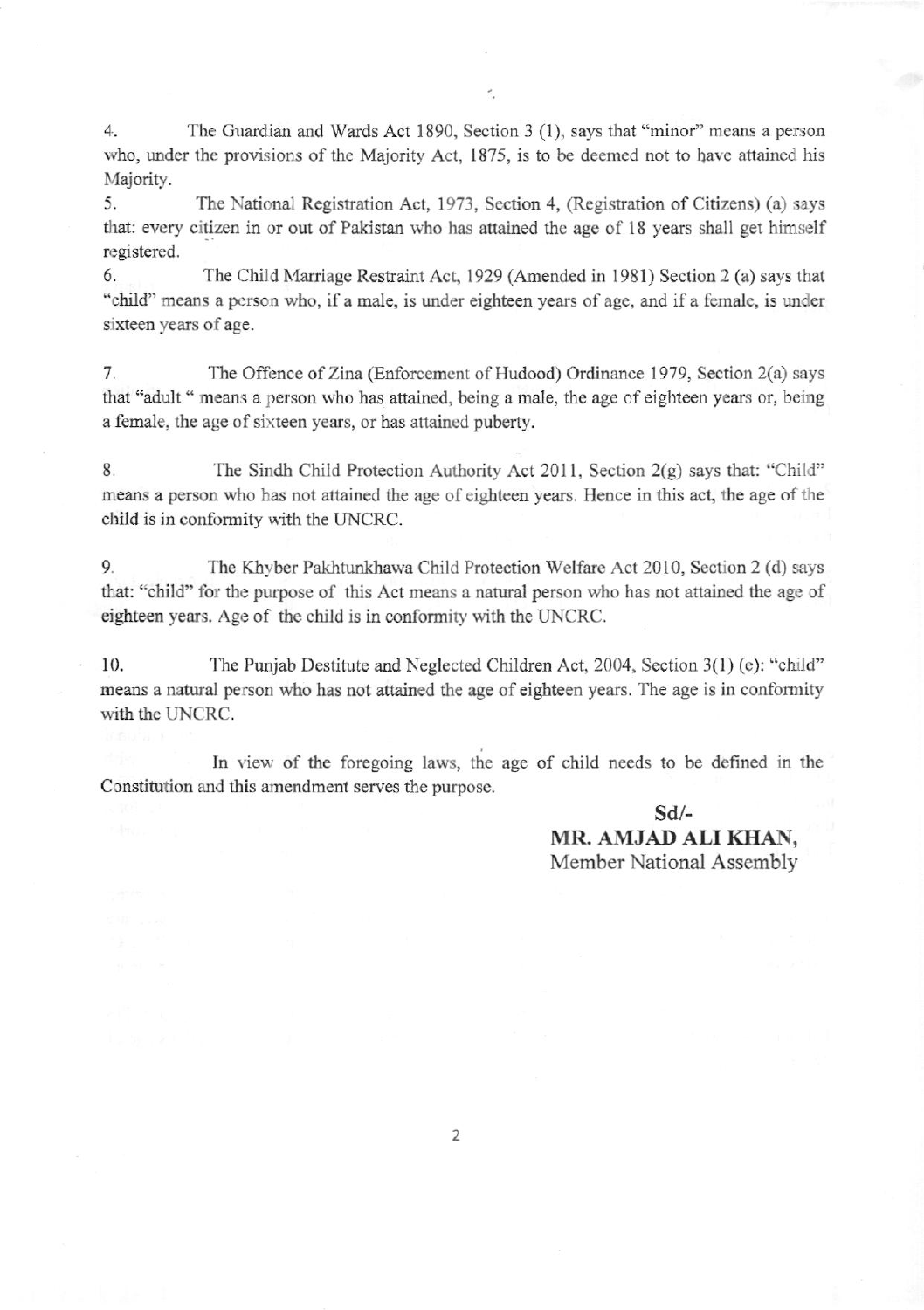[قومی اسمبلی میں پیش کر دی مسجد در س اسلامی جمہوریہ پاکستان کے دستور، ۶/۹۷۳ء میں مزید ترمیم کرنے کا

چونکہ یہ قرین مصلحت ہے کہ بعد ازیں ظاہر ہونے والی اغراض کے لئے اسلامی جمہور یہ پاکستان کے دستور میں مزید ترمیم کی

مختصر عنوان اور آغاز نفاذ۔ (۱) گیٹ ہذا دستور(ترمیمی) ایکٹ،۲۰۲۱ءکے نام سے موسوم ہو گا۔  $\overline{\phantom{0}}$ (۲) په في الفور نافذ العمل ہو گا۔

جائے؛

دستور کے آر ٹیکل ااکی ترمیم: اسلامی جمہوریہ پاکتان کے دستور میں، جس کا بعد ازیں دستور کے طور پر حوالہ دیا گیا  $-$ r ہے، آرٹیکل اامیں،شق(۳) میں الفاظ"چو دہ سال" کوالفاظ"اٹھارہ سال" سے تبدیل کر دیاجائے گا۔

دستورکے آر ٹیکل ۲۵؍ الف کی ترمیم: دستور میں، آر ٹیکل ۲۵؍ الف میں، الفاظ "چودہ سال" کو الفاظ"اٹھارہ سال" سے تبدیل کر دیاجائے گا۔

# بيان اغراض ووجوه

اس تر میم کا مقصد چا ئلڈ لیبر کے حوالے سے ملک کو بین الا قوامی معاہدوں سے ہم آ ہنگ کرنا ہے۔ بین الا قوامی برادری چا ئلڈ لیبر کو ناپسندید گی کی نگاہ سے دیکھتی ہے اور وہ ملک جس میں چائلڈ لیبر ہو رہی ہو، کی بر آمدات پر پابندیاں عائد کرتی ہے۔ بین الا قوامی برادری نے اس ناپسندیدہ عمل کے خاتمے کے لئے کچھ معیارات مقرر کئے ہیں،اس لئے،وقت کا تقاضاہے کہ ہم اپنے قوانین کواس حوالے سے دنیا کے دیگر ممالک کے قوانین سے ہم آ ہنگ کریں۔ یہ ترمیم اس مقصد کو پوراکرے گی اور پاکستان میں جا کلڈ لیبر کے خاتمے کاسب پنے گی۔

پاکستان کا دستوریچے کی کوئی تعریف پیش نہیں کر تا؛ تاہم اراکین مقننہ اور تو ختیج کرنے والے اراکین آر ٹیکل ۱۱ براور  $-1$ ۲۵؍الف کاحوالہ دیتے ہیں۔ یہ دونوں آر ٹیکل ساق وساق کے مطابق ہیں اور یو این سی آرسی کی مطابقت میں بچے کی تعریف کے لئے کوئی عام حوالہ فراہم نہیں کرتے۔لہٰذا، قوانین کو بین الا قوامی معاہدات کے مطابق بنانے کے لئے اس خلا کو پُر کیاجاناجاہے۔

بلوغت ایکٹ کی دفعہ مع(پیرار ۲) میں صراحت کی گئی ہے کہ۔۔۔۔۔ پاکستان میں توطن ہر فتحض اپنی عمر کے ۱۸ سال یورے کرنے پر اور اس سے قبل نہیں، بلوغت کی عمر کو پہنچاہو استہجاجائے گا۔

قانون تولیت ناپالغاں،۱۸۹۰ء کی دفعہ ۳(۱) صراحت کرتی ہے کہ"ناپالغ" ہے مراد وہ گمخص ہے جو بلوغت ایکٹ،۱۸۷۵ء کی دفعات کے تحت بلوغت کی عمر کو نہ پہنچاہوا سمجھاجائے۔

قومی رجسٹریشن ایکٹ، ۳۔۱۹۷ء کی دفعہ ۳ (الف)(شہریوں کی رجسٹریشن) صراحت کرتی ہے کہ ہر شہر کی خواہ دہ پاکستان کے اندر ہو پایاہر ، جو ۱۸سال کی عمر کو پہنچ گیاہو وہ خو د کور جسٹر کر دائے گا۔